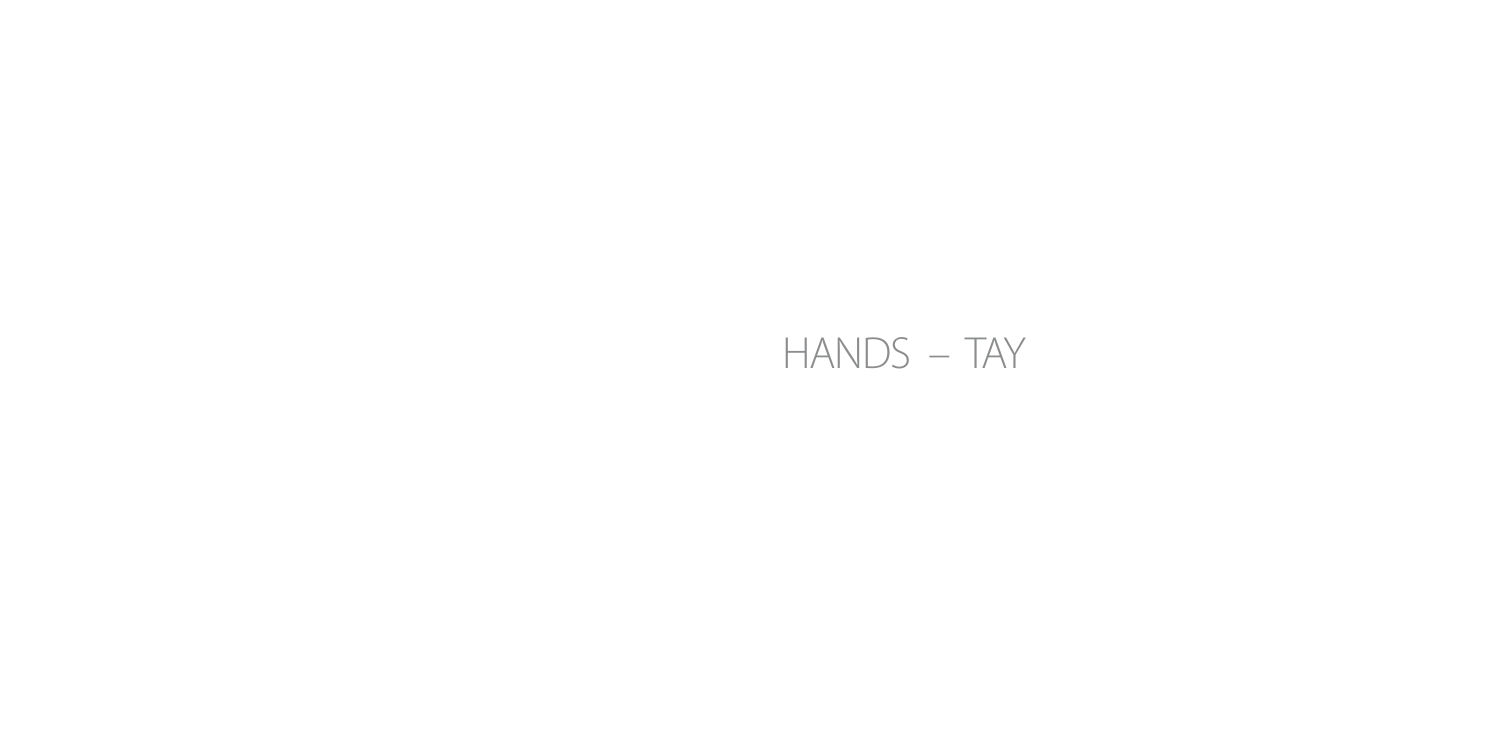# HANDS – TAY

Solo exhibition by Pham Huy Thong 20 October – 13 November, 2012 Curated by Craig Thomas and Xuân Mai Ardia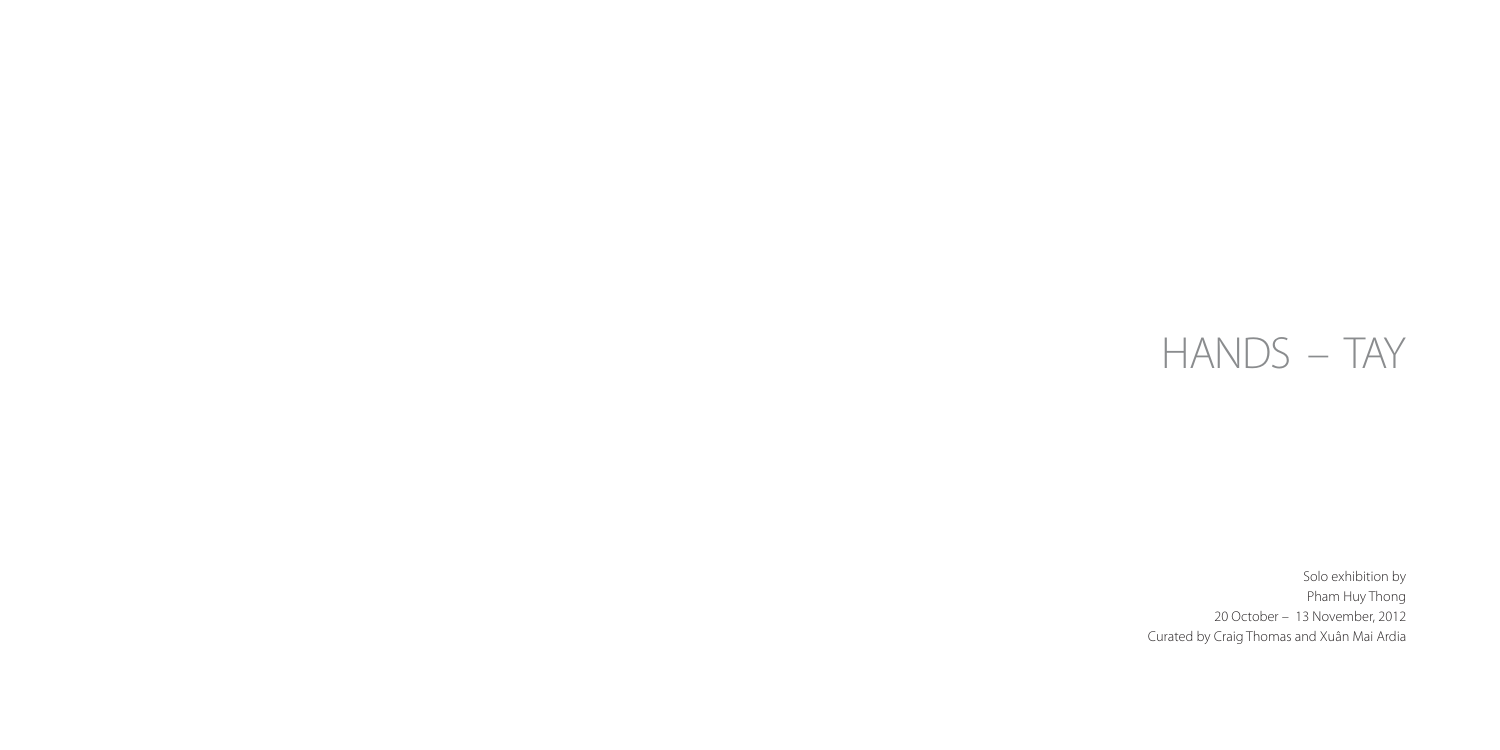## LỜI MỞ ĐẦU

#### **FOREWORD**

Craig Thomas Gallery has the great pleasure of presenting the catalog for the exhibition Hands by Hanoi-based artist Pham Huy Thong. The exhibition will take place at our gallery in Ho Chi Minh City from 20 October – 13 November, 2012.

Pham Huy Thong is an exciting artist whose engaging and thought-provoking paintings place him among a select group of Vietnamese visual artists addressing social and political issues with their work. Despite his relative youth, Thong has already compiled an impressive resumé of domestic and international exhibitions, prestigious art residencies and inclusion in influential private collections. With his latest collection Hands, Thong gives further evidence of his talent and maturity as an artist while demonstrating an equally impressive facility as a commentator on social and political issues affecting his country, the Southeast Asian region and the world.

I would like to thank Pham Huy Thong for his generous collaboration, and Xuan Mai Ardia and Nguyen Thi Phuoc Khanh for their always essential contributions.

Xuan Mai Ardia and I are curating this exhibition.

Craig Thomas

5 October 2012

Craig Thomas Gallery hân hạnh giới thiệu catalog triển lãm Tay của họa sỹ Hà Nội Phạm Huy Thông. Triển lãm sẽ diễn ra tại gallery tại Thành phố Hồ Chí Minh từ ngày 20 tháng 10 đến ngày 13 tháng 11 năm 2012.

Phạm Huy Thông là hoạ sỹ đầy nhiệt huyết với những sáng tác thú vị, ý tưởng táo bạo, đã đưa anh vào nhóm số ít họa sỹ Việt Nam chuyên phê bình các vấn đề chính trị xã hội bằng tác phẩm của mình. Dù còn khá trẻ, Thông đã có một hồ sơ ấn tượng bao gồm nhiều cuộc triển lãm trong và ngoài nước, những chương trình lưu trú có uy tín và có tác phẩm thuộc các bộ sưu tập cá nhân có ảnh hưởng. Với bộ sưu tập mới nhất Tay, Thông cho thấy những bằng chứng về tài năng cũng như sự chín chắn của một họa sỹ đồng thời thể hiện sự khéo léo ấn tượng không kém của một nhà bình luận các vấn đề chính trị xã hội có ảnh hưởng đến đất nước mình, khu vực Đông Nam Á và thế giới.

Tôi muốn cảm ơn Phạm Huy Thông vì sự cộng tác hào phóng của anh, và Xuân Mai Ardia và Nguyễn Thị Phước Khanh cho sự đóng góp cần thiết của họ như thường khi.

Xuân Mai Ardia và tôi đồng giám tuyển triển lãm này.

Craig Thomas

5 tháng 10 năm 2012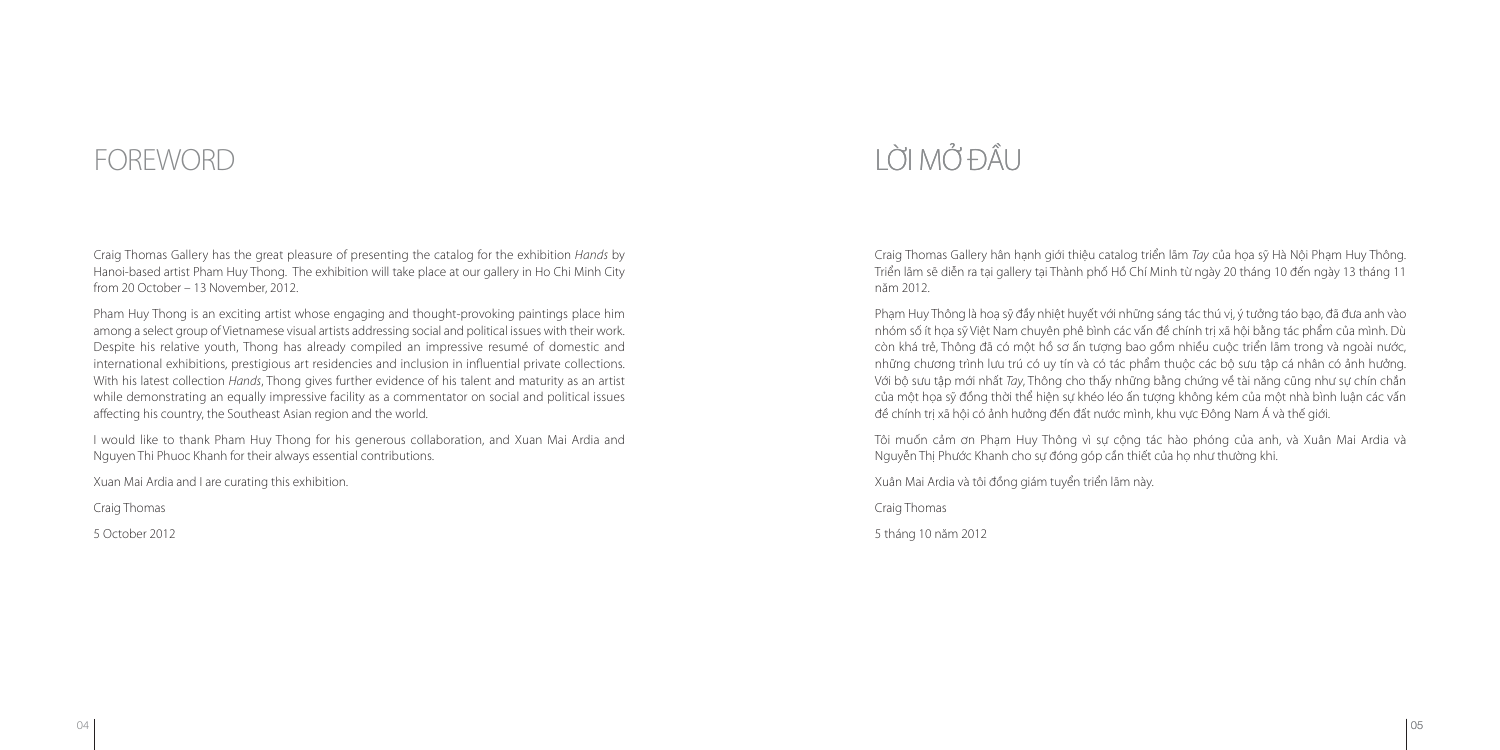By "de-facing" his subjects, Thong seeks to foster conditions for an open dialogue between the viewer and his paintings. Among the reasons for choosing hands was Thong's conception of them as uniquely expressive appendages. Thong finds that hands exhibit relatively little difference in appearance between individuals and yet possess a great capacity to express a range of emotions – anger, power, fear, happiness – and meaning through the symbols and gestures they can be used to form.

 Hands is the succeeding exhibition to Thong's Dong Bao (Compatriots) (2009-2010) series which was constructed around the concept of the Vietnamese people as all emanating from the womb of the goddess Au Co as told in the country's creation myth. With such a construct, the Dong Bao paintings logically focused on concerns that were primarily specific to the people of Vietnam. With the Hands series, the commentary in Thong's paintings has gone from the national to the regional and, in many instances, to the universal.

One regional issue that animates Thong and which appears in several of the Hands paintings, is the current dispute between China and its Southeast Asian neighbors over island territories in the South China Sea. In paintings like Strange Dream 1 and Strange Dream 2, Thong depicts giant warships with large claws, powering through stormy seas, as they plow menacingly towards tiny fishing boats that are caught in their path. His aim is to express his empathy for the innocent individuals who are not parties to the dispute, but who are the first to pay the price for the aggressive posturing being undertaken by the nations involved.

"Pham Huy Thong is a visual artist from Vietnam whose art focuses on political and social commentary." This seemingly generic description in his own words in fact says a great deal about Thong the artist and the exciting novelty of the work that he is doing in the less than unrestricted context in which he operates. Thong combines a unique upbringing and a felicitous collection of talents all of which he brings to bear in his paintings. While still chronologically correct to call Thong a "young" artist, the Hands series is clearly the product of a mature artist working with great intensity of purpose, skill and ambition.

Thong was born in 1981 to journalist parents who often hosted gatherings of friends that included freewheeling discussions of the social and political issues of the day. The artist cites exposure from an early age to this open style of discourse as a paramount factor in his own decision to engage with social and political issues in his art. The rather unorthodox encouragement Thong received from his Hanoian parents to be wary of orthodoxy and to think for himself contributed greatly to the creation of his independent and informed point of view and his critical eye.

Thong's decision to replace the faces of the subjects in his latest series with hands was driven in part by a desire to make them universal, anonymous beings without individuality or nationality. There is no potential to confuse the subjects in the Hands paintings with particular people through random resemblance. There is also no basis for imputing a specific nationality – Vietnamese, Chinese, Japanese, Phillipino – on these faceless humans based on the shape or tilt of their eyes.

#### HANDS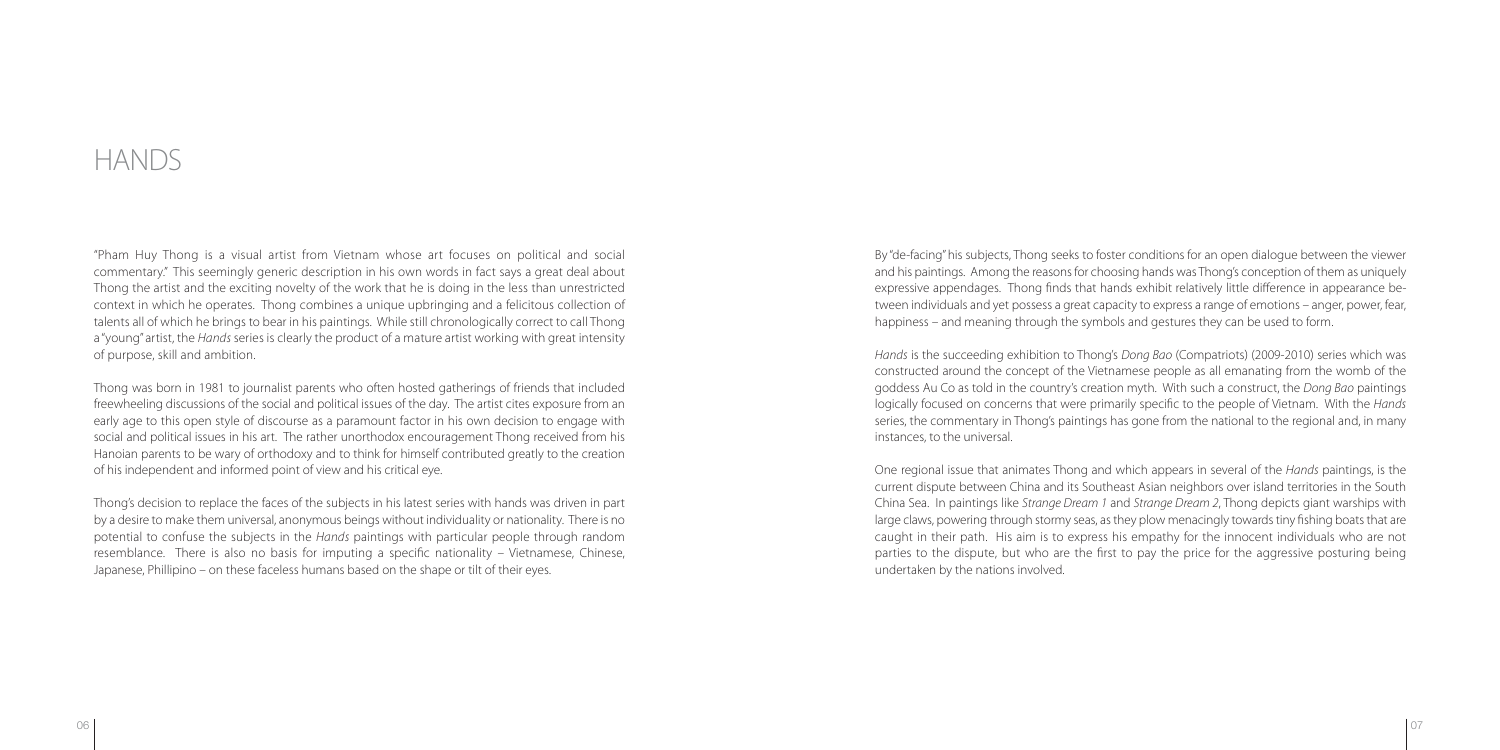to address important societal issues in their own personal styles. He also speaks of the influence that contemporary Chinese artists – most prominently Cynical Realist artist Yue Minjun – have had on his work. Like Yue Minjun, Thong uses his paintings to comment on contemporary social and political issues that are important to his country in an open and witty, if somewhat less whimsical, way.

A lucid and facile writer, Thong has on occasion eloquently defended his work online from the slings and arrows of those who have attempted to compare it to that of other artists. As Thong notes, such attacks are normally founded on some superficial coincidence and do not speak to the content of the paintings which is for him paramount. Thong's paintings are rife with symbolism and his multi-layered messages are not immediately discernible. Much is left to the engaged viewer to analyze and understand for himself. Thong is commenting on events and informing while also challenging the viewer to

This same concern for the plight of "ordinary" people manifests in the painting Heavy Ocean, which depicts a "de-faced" man carrying a heavy warship on his shoulders. The allusion is to the burden placed on the taxpayers who must ultimately pay the costs of the arms race the South China Sea disputes are fueling. To underscore the point, Thong has written the names of many of the ships, aircraft and weapons systems that are involved onto the painting. Although Thong admits to natural feelings of patriotism, his work is not nationalistic. The straining subject in Heavy Ocean could be from any of the countries participating in the ongoing dispute. All involved will bear the costs regardless of nationality.

question the status quo.

Craig Thomas and Xuan Mai Ardia

Thong demonstrates the breadth of his interest and intellect by taking on issues of globalization, Westernization, consumerism and development aid, among others, in the meticulously conceived and created works of Hands. In Money-Go-Round, a large bird hand feeds cash to hungry little outstretched baby hands arrayed around a nest. Thong is addressing the question of the mixed blessing of development aid where money is ostensibly given or invested in a country only to see the majority of it passing back to the donor country with questionable ultimate impact on the recipient nation. In the painting, the large hand clutches the biggest bills tightly while smaller dollar crumbs fall towards but do not actually reach the needy little hands grasping out hungrily from the nest.

A Hanoi native and resident, Thong speaks admiringly of the artist Le Quang Ha who pioneered the idea of using his art to impart important messages in the generation before Thong. Thong's slightly older contemporaries Nguyen Manh Hung and Ha Manh Thang have also inspired him through their ability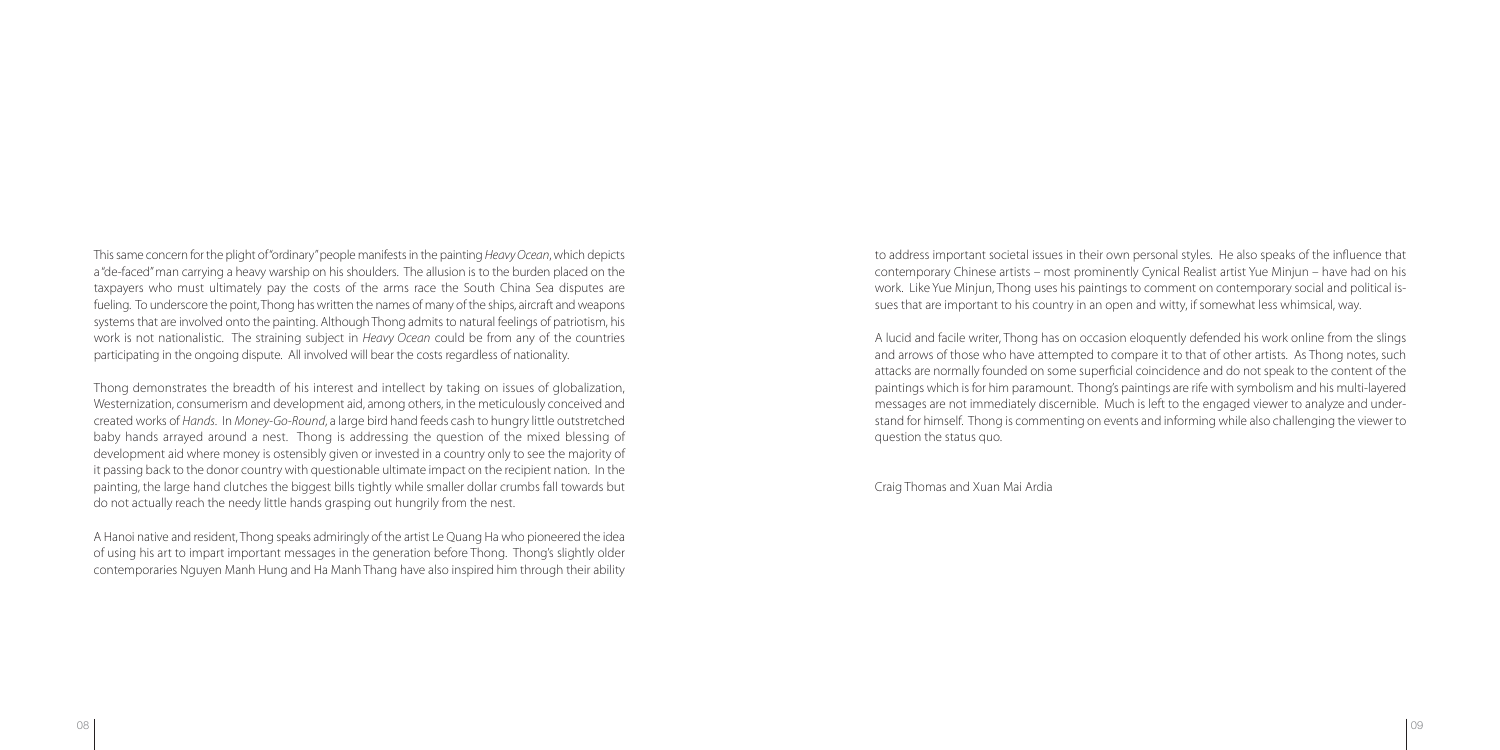con người. Chẳng có gì để căn cứ về hình dáng, nét xếch, hay đôi mắt để áp đặt cho những người không có gương mặt này một quốc tịch cụ thể - Việt Nam, Trung Quốc, Nhật Bản hay Philippines.

Bằng cách "làm biến mất gương mặt" các nhân vật trong tranh mình, Thông tìm kiếm nuôi dưỡng những điều kiện cho một cuộc đối thoại mở giữa người xem và tranh anh. Một trong những lý do anh chọn tay, theo quan niệm của anh tay có khả năng biểu cảm độc đáo. Anh thấy hình dáng đôi tay con người có rất ít sự khác biệt giữa các cá nhân, nhưng lại có khả năng to lớn biểu hiện cung bậc cảm xúc – giận dữ, uy quyền, sợ hãi, hạnh phúc – và nhiều ý nghĩa khác bằng cách sử dụng các biểu tượng và

điệu bộ.

Tay là triển lãm tiếp theo sau triển lãm thành công loạt tranh Đồng Bào của Thông (2009-2010), được xây dựng xoay quanh ý tưởng người Việt Nam tất cả đều sinh ra từ cùng một bọc trứng được kể trong truyền thuyết sáng tạo Nữ Thần Âu Cơ. Với cốt lõi xây dựng như thế, các tranh Đồng Bào tập trung vào những vấn đề của người Việt Nam. Với loạt tranh Tay, những nhận định của anh đi từ cấp độ quốc gia đến khu vực, và trong nhiều trường hợp là phạm vi toàn cầu.

Một vấn đề khu vực cũng tạo cảm hứng cho Thông và xuất hiện trong nhiều tác phẩm trong loạt tranh Tay của anh, là tranh chấp hiện nay giữa Trung Quốc và các quốc gia láng giềng khu vực Đông Nam Á về lãnh thổ các đảo khu vực biển Đông. Trong các tranh Giấc Mơ Lạ 1 và Giấc Mơ Lạ 2, Thông miêu tả những con tàu chiến khổng lồ với móng vuốt lớn, đang lao đi hùng dũng trong vùng biển giông bão,

Thông quyết định thay thế gương mặt của các chủ thể trong loạt tranh Tay mới nhất của mình bằng những bàn tay một phần vì mong muốn biến chúng thành những con người có tính phổ quát, tương đồng. Xóa bỏ tính nhân diện của cá nhân, hay quốc tịch, loại trừ tiềm năng gây nhiễu của các nhân vật trong các tranh Tay, không có cá nhân nào cụ thể nào ở đây, tất cả đều có tính cách chung của

"Phạm Huy Thông là nghệ sỹ thị giác Việt Nam có tác phẩm chuyên phê bình chính trị xã hội". Đấy là lời miêu tả của anh, dường như mang tính chung chung nhưng thực ra lại nói lên rất nhiều về họa sỹ Thông với tính mới lạ thú vị trong tác phẩm mà anh đang thực hành, hơn là về bối cảnh hoạt động bị hạn chế. Thông kết hợp sự giáo dục độc đáo và nhiều tài năng đặc biệt có được, anh mang tất cả vào trong tranh. Nếu xét về mặt thời gian thì vẫn đúng khi gọi anh là họa sỹ "trẻ", nhưng loạt tranh Tay rõ ràng là sản phẩn của một họa sỹ đã chín, sáng tác với sự tập trung cao độ về mục đích, kỹ năng và hoài bão.

Thông sinh năm 1981 trong gia đình có bố mẹ là nhà báo. Họ thường tổ chức các cuộc tụ họp bạn bè, bao gồm những buổi bàn luận mở về các vấn đề chính trị, xã hội của thời đại. Họa sỹ cho biết chính sự tiếp xúc này với phong cách lập luận mở như thế từ những năm đầu đời là nhân tố tối quan trong trong việc anh quyết định đưa các vấn đề chính trị xã hội vào nghệ thuật của mình. Sự khích lệ Thông nhận được từ bố mẹ anh, người Hà Nội, có phần thiên về tính không chính thống và phải cảnh giác với tính chính thống, khuyến khích lối suy nghĩ tự do, đóng góp lớn trong việc hình thành nên quan điểm độc lập, am hiểu và con mắt phê bình của anh.

### TAY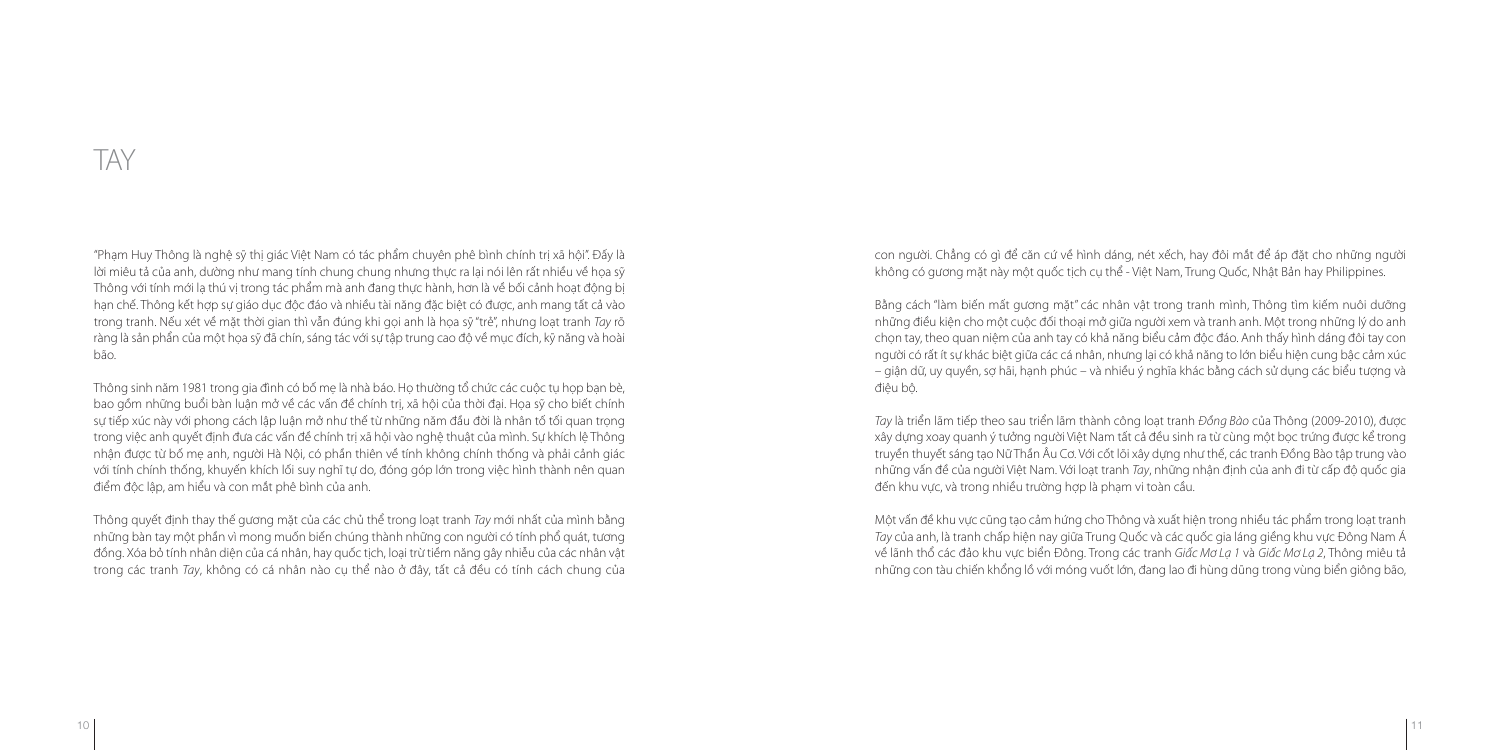ngại đối với nước nhận viện trợ. Trong tranh, bàn tay phốp pháp giữ chặt lấy những tờ tiền mệnh giá lớn nhất, trong khi những nhúm nhỏ những đồng đô la mệnh giá nhỏ hơn được thả rơi xuống nhưng thật ra không tới được những bàn tay nhỏ bé túng thiếu đang khao khát giơ ra bắt lấy từ chiếc tổ chim.

Là một người Hà Nội, Thông nói một cách ngưỡng mộ về họa sỹ Lê Quảng Hà, người tiên phong trong sử dụng nghệ thuật để truyền đạt các thông điệp quan trong ở thế hệ trước Thông. Những hoa sỹ đương đại lớn hơn Thông một chút như Nguyễn Mạnh Hùng và Hà Mạnh Thắng có khả năng nói về các vấn đề xã hội quan trọng theo phong cách riêng của mình cũng khơi gợi cảm hứng sáng tác cho anh. Anh cũng nói về ảnh hưởng của các họa sỹ đương đại Trung Quốc – chủ yếu là họa sỹ thuộc Chủ Nghĩa Hiện Thực Hoài Nghi Yue Minjun - lên tranh của mình. Cũng như Yue Minjun, Thông sử dụng tranh để bình luận các vấn đề chính trị xã hội quan trọng ở nước mình theo hướng mở và dí dỏm, nhưng ít giễu cợt hơn.

Là một cây bút có văn phong mạch lạc, rõ ràng, Thông có cơ hội lên tiếng bảo vệ tranh mình trước những qui chụp của những ai cố gắng so sánh anh với tranh các họa sỹ khác. Như Thông lưu ý, những sự công kích như thế thường được hình thành trên những trùng hợp ngẫu nhiên thuộc bề ngoài, không nói lên được nội dung tác phẩm mà với anh đó là điều tối quan trọng. Tranh Thông nặng tính chủ nghĩa biểu tượng, và có nhiều những thông điệp đa tầng, không thể nhận rõ ra ngay tức thì. Thông muốn để phần lớn lại cho người xem tự phân tích và hiểu theo ý mình. Thông bình luận, đưa các sự kiện vào tranh cho mọi người xem nhưng anh cũng muốn họ tham gia đặt vấn đề về hiện trạng của chúng.

Bản dịch Nguyễn Thị Phước Khanh

Thông cho thấy sự quan tâm và hiểu biết rộng của anh trong các tác phẩm Tay kỹ về ý tưởng và cách vẽ khi quyết định đưa vào tranh, trong vô số nhiều vấn đề khác, các vấn đề toàn cầu hóa, Phương Tây hóa, chủ nghĩa tiêu dùng và viện trợ phát triển. Trong Tiền Ơi Về Đâu? cánh tay của một con chim bố to lớn đang móm tiền cho những cánh tay bé nhỏ đói ăn rướn dài ra của những chú chim non đang xếp hàng xung quanh một cái tổ chim. Thông đặt ra câu hỏi về sự tốt đẹp có tính hai mặt của viện trợ phát triển, tiến trình đem tiền đi tặng hay đầu tư vào một nước, nhìn có vẻ như thế, nhưng người ta thấy phần lớn tiền đó chảy ngược về nước viện trợ, cuối cùng chỉ còn những ảnh hưởng đáng nghi

rẽ nước đầy đe dọa với các tàu đánh cá nhỏ khác bị mắc vào trên đường đi của nó. Anh muốn thể hiện sự đồng cảm với những cá nhân vô tội không thuộc phe nào trong cuộc tranh chấp, nhưng lại là những người đầu tiên phải trả giá cho sự thể hiện hung hãn của các quốc gia có liên quan.

Cùng một mối lo cho số phận khốn khổ của những người dân thường, tranh Biển Nặng miêu tả một người đàn ông "không có gương mặt" đang vác trên vai một chiến hạm nặng trịch. Ám chỉ gánh nặng đặt lên những người đóng thuế, họ thật ra chính là người phải trả chi phí cho các cuộc chạy đua vũ trang, vốn tiếp thêm nhiên liệu cho các cuộc tranh chấp ở Biển Đông. Để nhấn mạnh ý trên, Thông đã viết tên nhiều con tàu, phi cơ, và hệ thống vũ khí liên quan lên trên tranh. Thông nói mình là người yêu nước nhưng tác phẩm của anh lại không có tính quốc gia chủ nghĩa. Nhân vật đang gồng mình trong Biển Năng có thể là người của bất kì nước nào tham gia cuộc tranh chấp đang tiếp diễn. Tất cả họ sẽ phải chi trả chi phí cho các cuộc chạy đua vũ trang bất kể họ có quốc tịch nào.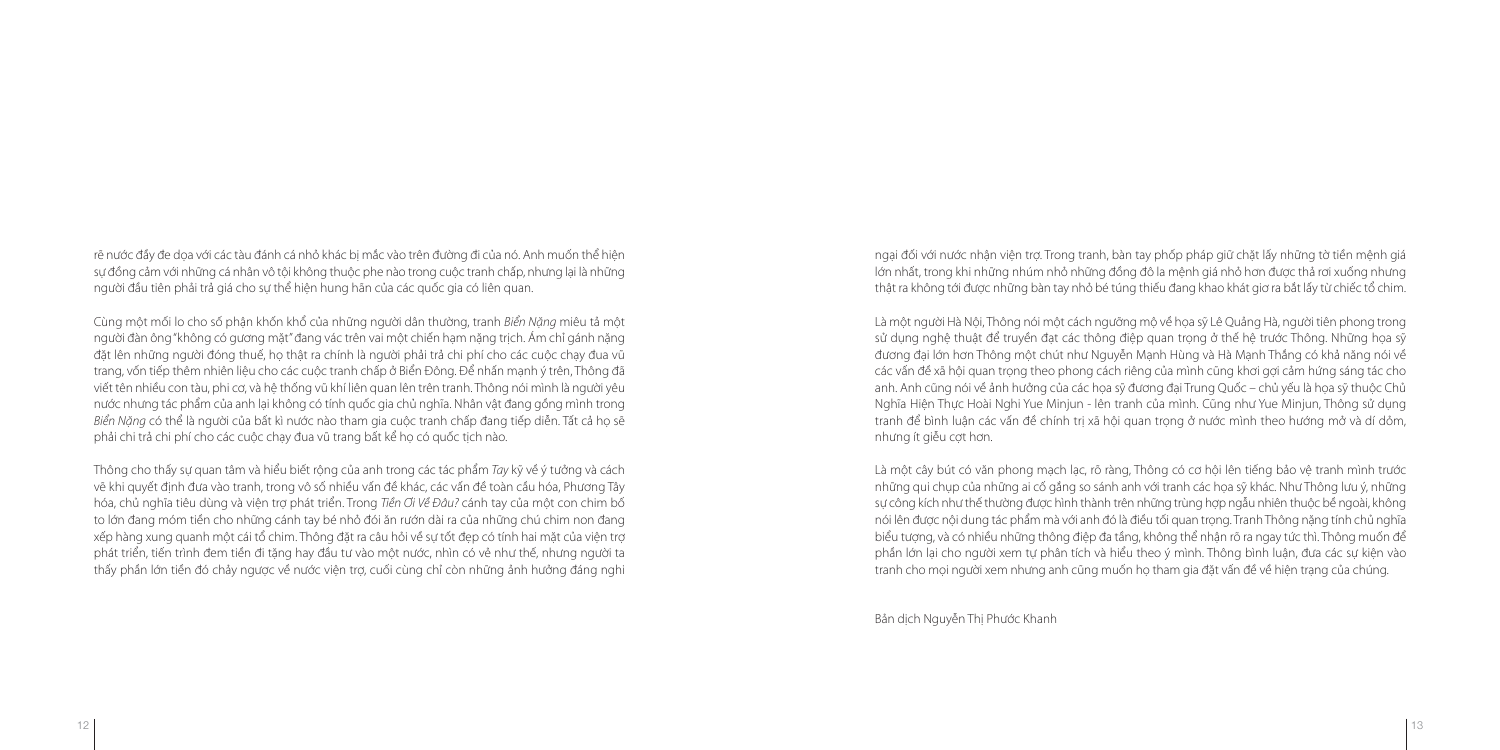Money-Go-Round Tiền Ơi Về Đâu? 2011 Oil on canvas Sơn dầu 160 x 140 cm



A Negotiation Một Cuộc Thương Lượng 2010 Oil on canvas Sơn dầu 140 x 160 cm

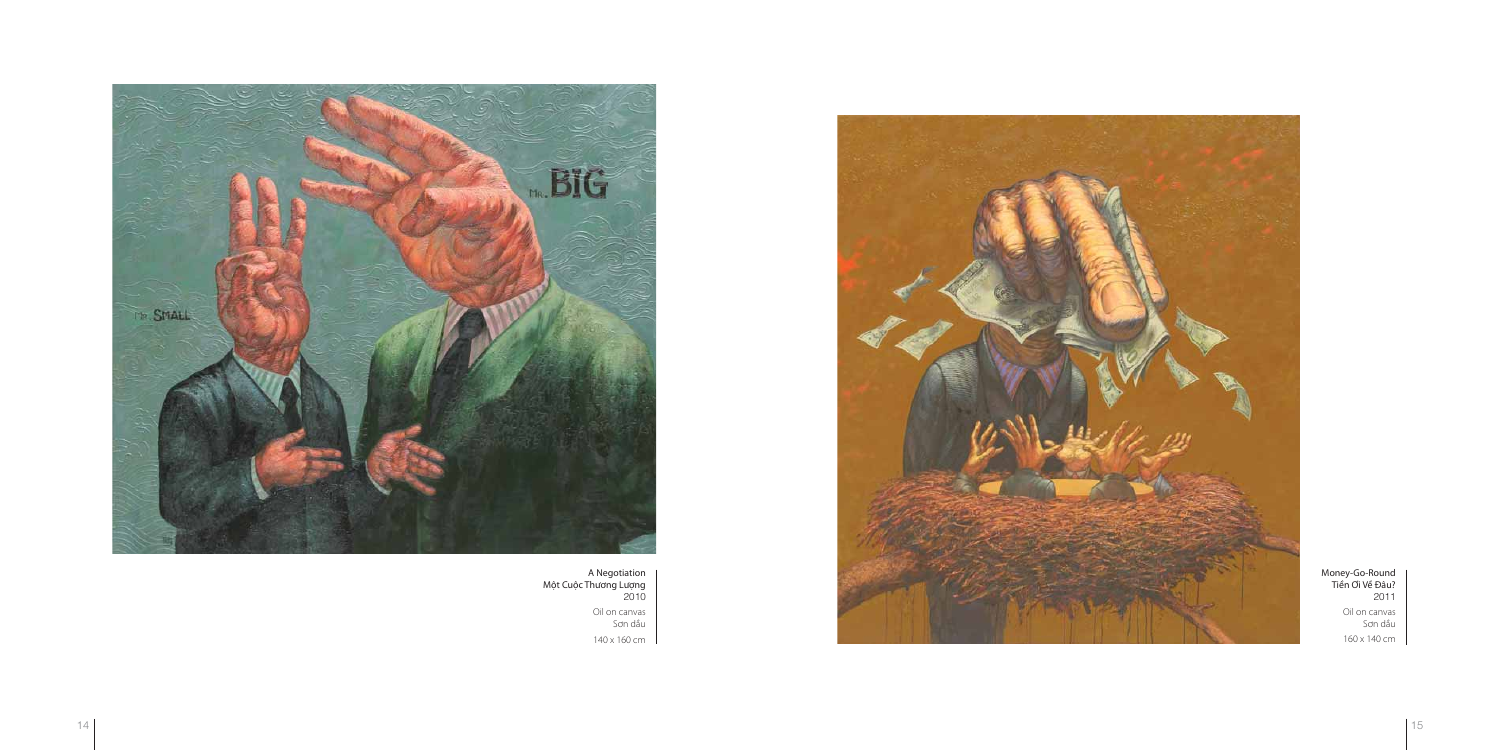A Sacrifice Một Cuộc Hiến Tế 2011 Oil on canvas Sơn dầu 140 x 160 cm



Heavy Ocean Biển Nặng 2011 Oil on canvas Sơn dầu 140 x 160 cm



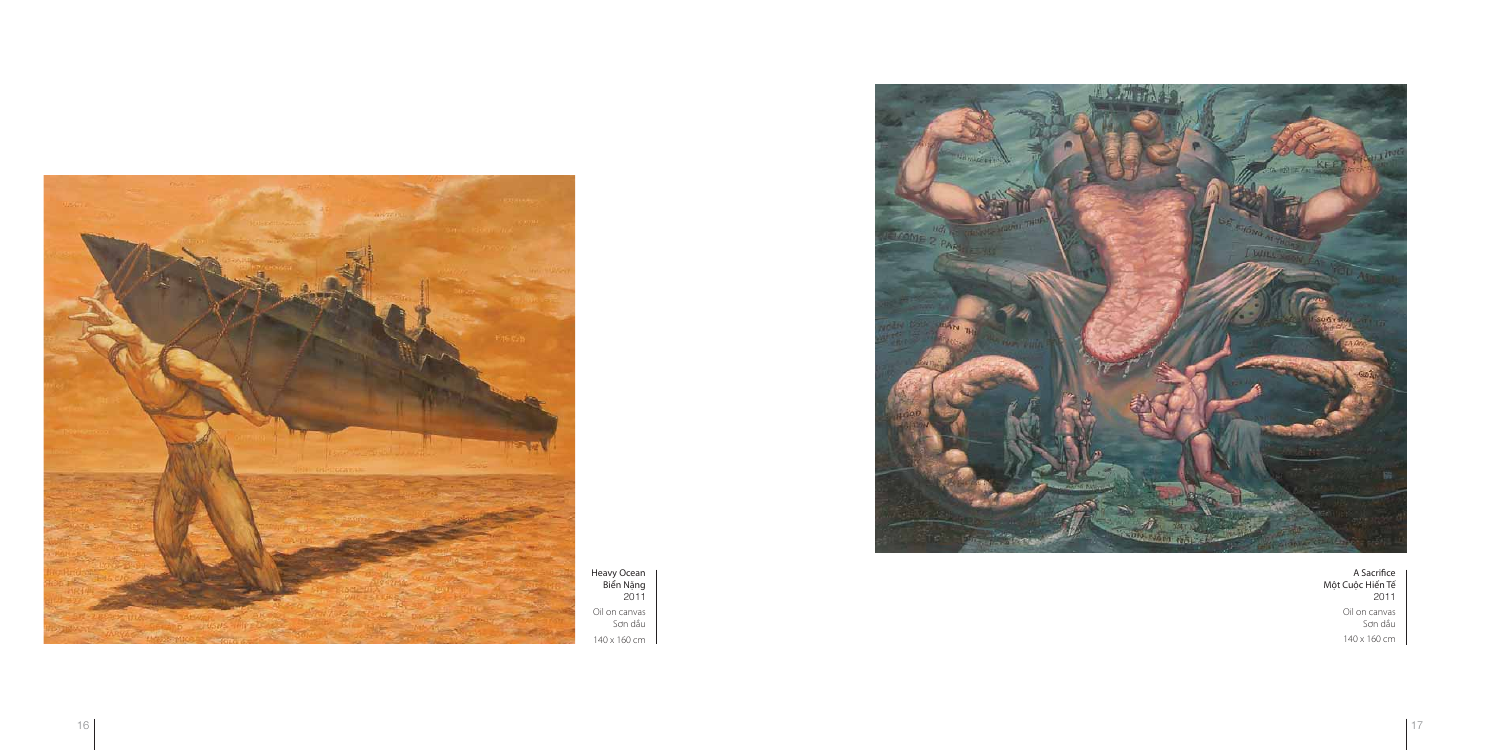Strange Dream No. 2 Giấc Mơ Lạ 02 2011 Oil on canvas Sơn dầu 140 x 160 cm



Strange Dream No. 1 Giấc Mơ Lạ 01 2011 Oil on canvas Sơn dầu 160 x 140 cm



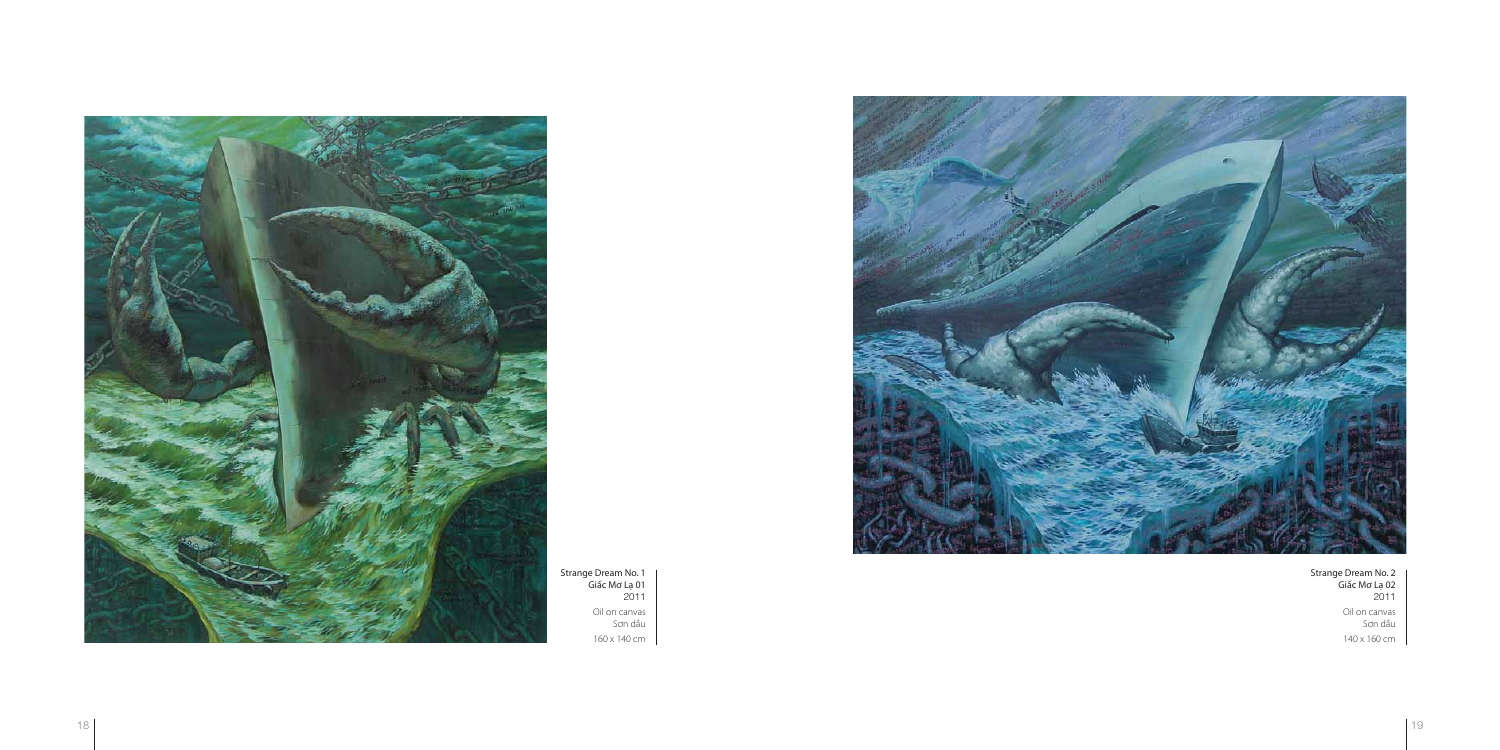

With Love and Regards Cục Gạch 2011 Oil on canvas Sơn dầu 160 x 140 cm



Mr. Feremod of Sephec Chân Dung Ngài Feremod Xứ Sephec 2011 Oil on canvas Sơn dầu 160 x 140 cm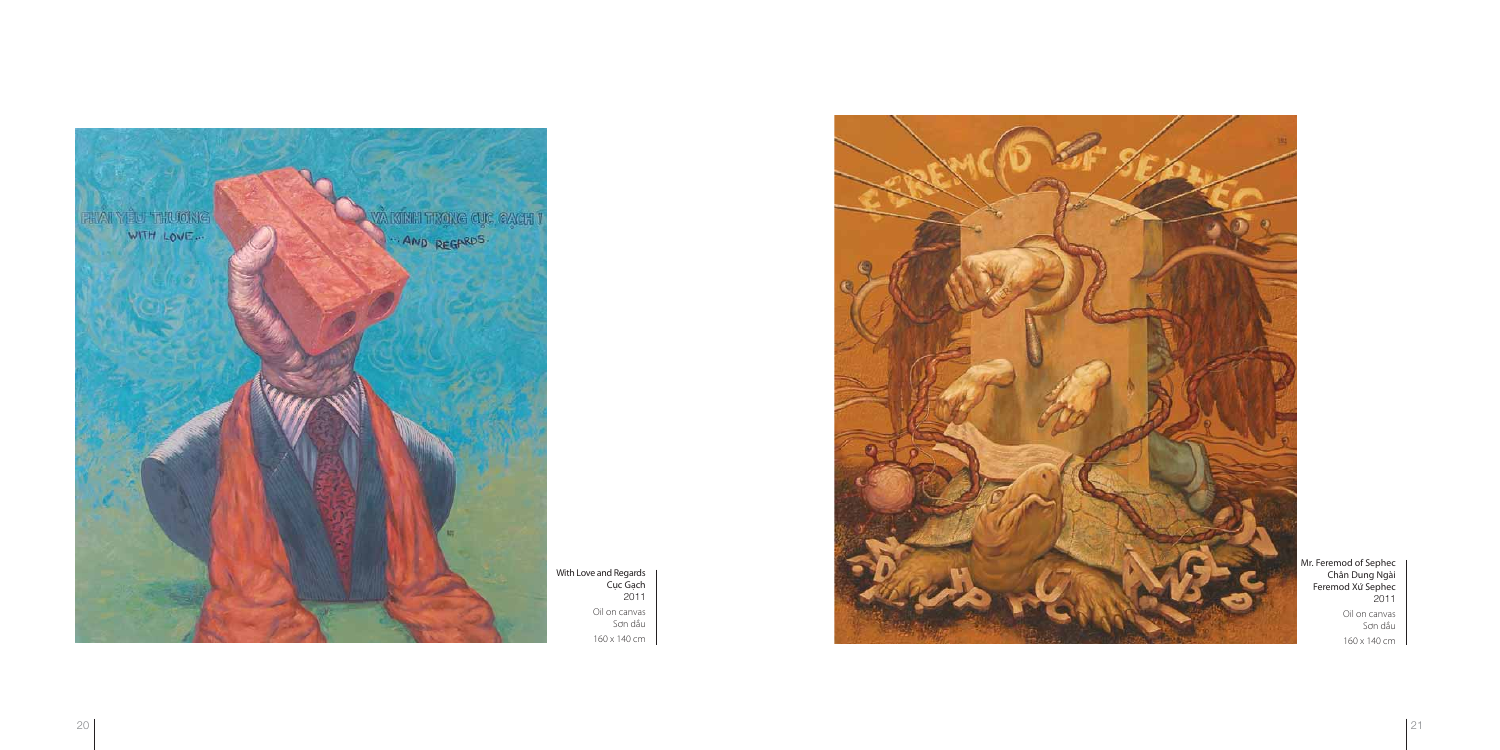

Little Prince, Little Princess Tiểu Công Chúa, Tiểu Hoàng Tử 2012 Oil on canvas Sơn dầu 150 x 150 cm





The Stage Sân khấu 2012 Oil on canvas Sơn dầu 130 x 150 cm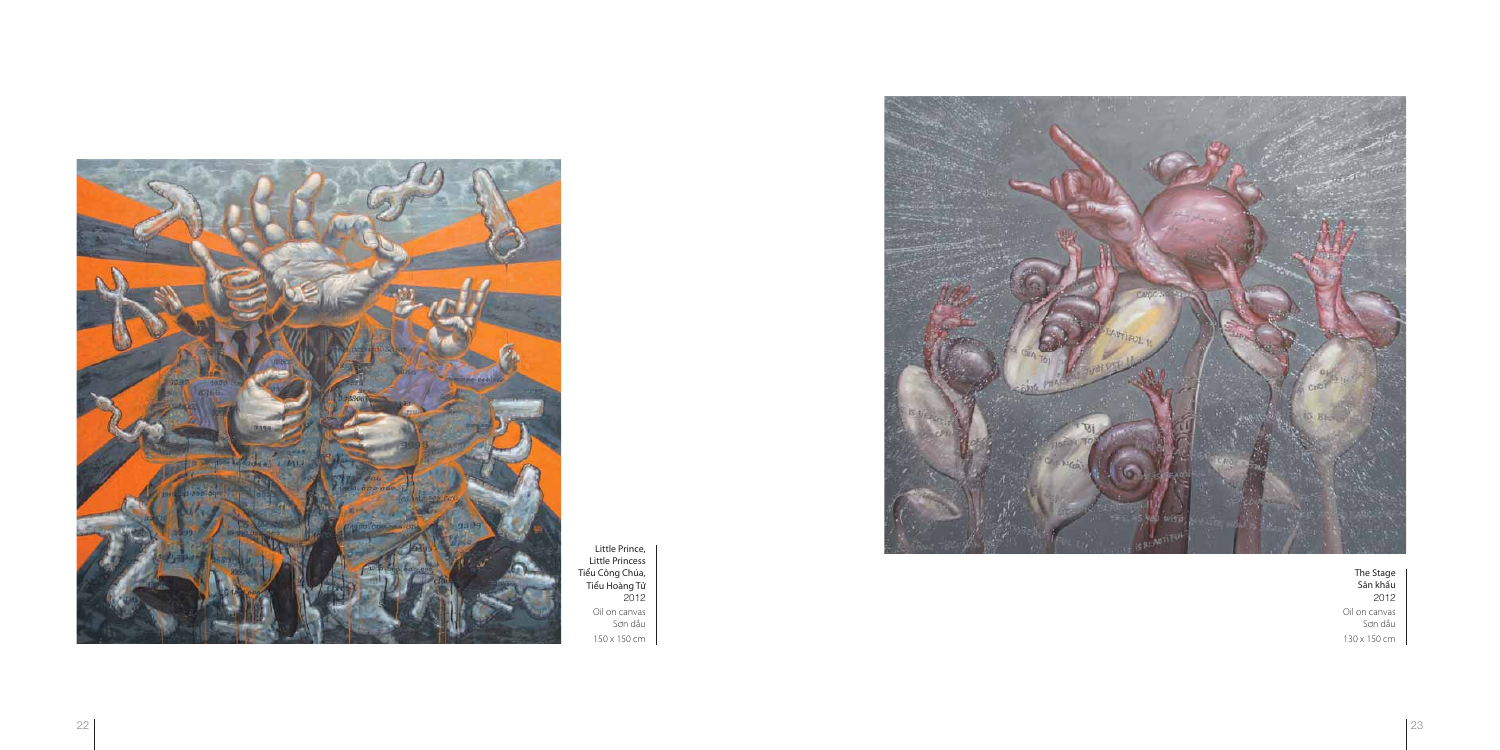

Jumping into Art Nhẩy Vào Nghệ Thuật 2010 Oil on canvas Sơn dầu 140 x 160 cm



Yes, Sir! Life is Beautiful! Vâng, theo ý ông! Đời rất đẹp! 2012 Oil on canvas Sơn dầu 100 x 150 cm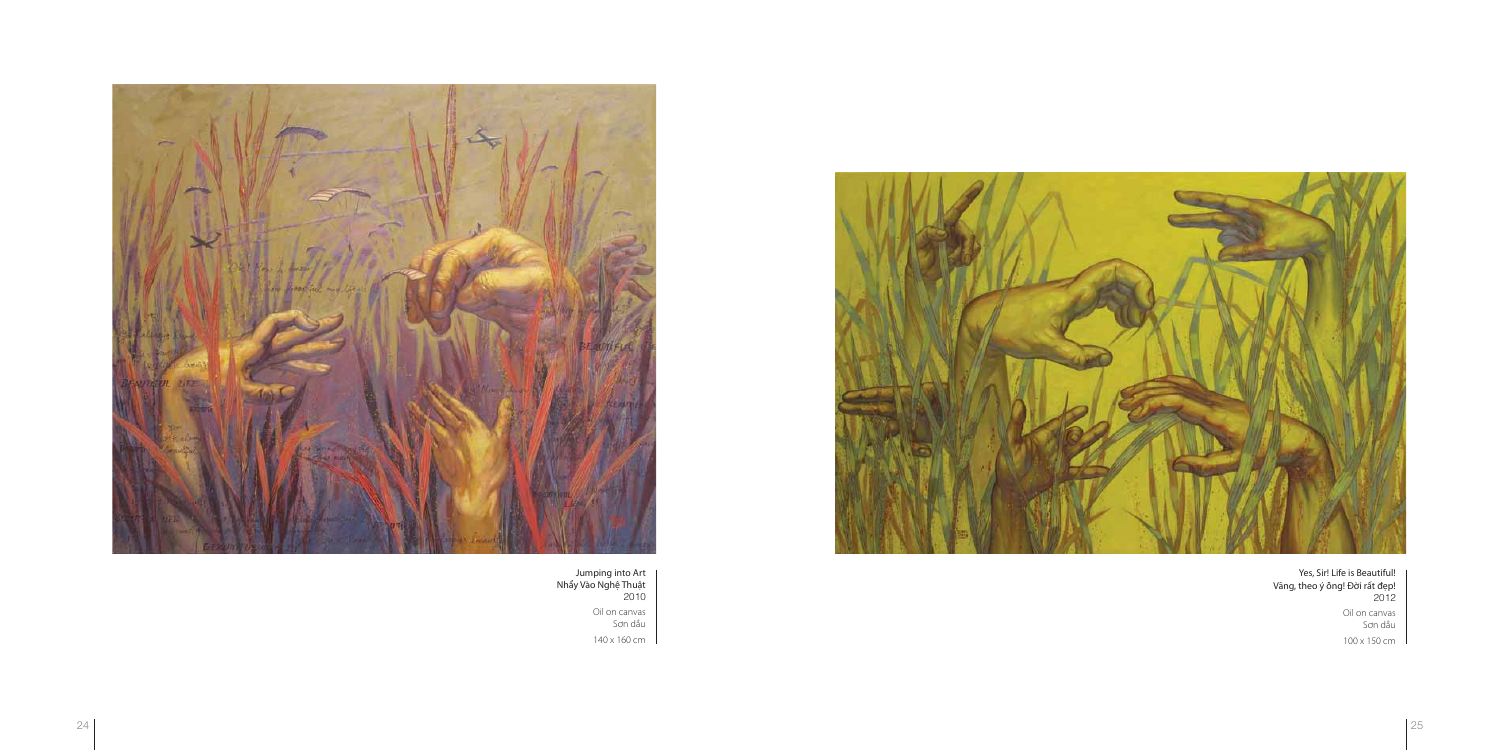

Yes, Sir! Life is Beautiful! No. 2 Vâng, theo ý ông! Đời rất đẹp! Số 2 2012 Oil on canvas Sơn dầu 100 x 150 cm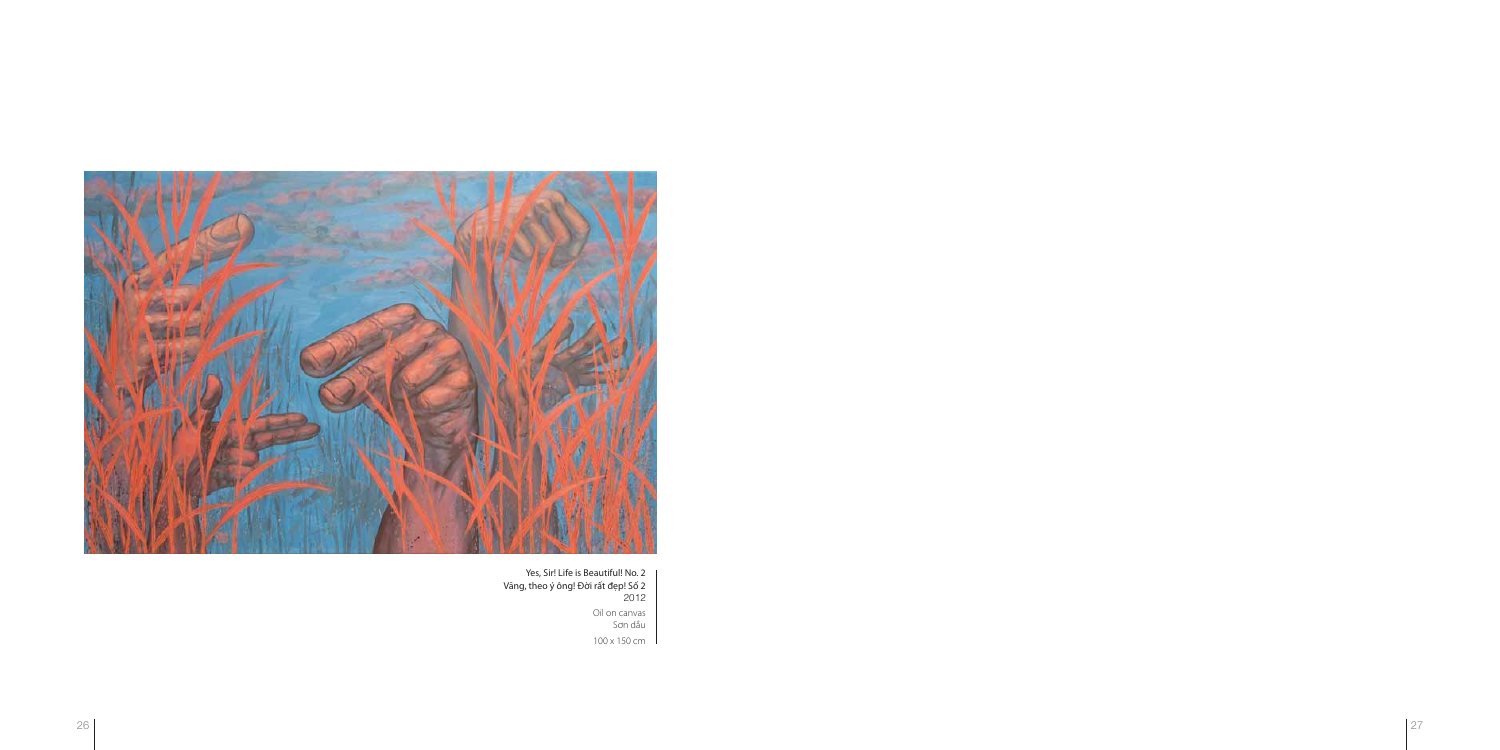

Biography 1981 Born in Ha Tay Province, Vietnam 2004 Bachelor of Fine Arts, Major in Graphic Design, Hanoi Industrial Fine Art University, Hanoi, Vietnam Lives and works in Hanoi, Vietnam. Solo exhibitions 2012 Hands, Craig Thomas Gallery, Ho Chi Minh City, Vietnam Strange Dreams, Ernst & Young Office, One Raffle Quay, Singapore (January) 2010 Dong Bao, Bui Gallery, Hanoi (November), Vietnam Touch the Glory?, Performance, Temple of Literature, Hanoi. (July), Vietnam 2009 Updated, L'Espace, Hanoi (June), Vietnam 2006 Rain, installation exhibition, Bookworm Art Space, Hanoi, Vietnam Selected Group Exhibitions 2012 168h, Fine Art Artist Association Exhibition House, 16 Ngo Quyen, Ha Noi, Vietnam Buy Bye, Vue Privee Gallery, Singapore (May) 2011 Gumcheon-Gu Art Festival, Gumcheon-Gu, Seoul, Korea (October) Pusan World Open Festival, Pusan Cultural Center grand museum, Pusan, Korea (October) 2011 Haslla Art World International Residency Program Exhibition, Haslla Museum, Gangneung, Korea (September) Asia International Art Exhibition 26th, Hangaram Museum, Seoul Art Center (September), Joenbuk Province Museum of Art (October), Korea. Here Today, Gone Tomorrow, Rimbun Dahan, Malaysia (July) Here, There and Every Where, Hamden Gallery, UMASS, Amherst, MA, USA (April) 2010 BC Art Gala, Metropole, Hanoi (October), Vietnam 2009 Asia @ Asia, Asia International Art Exhibition 24th, National Art Gallery, Kuala Lumpur, Malaysia (November) Portraits, Hanoi Young Artist Club, Hanoi, Vietnam (June) 2008 Asia in Harmony, Asian International Art Exhibition 23rd, The University City Art Museum of Guangzhou Academy of Fine Arts, Guangdong, Guangzhou, China Talent Prize Performance Art, Van Ho Cultural Exhibition Center, Hanoi (October), Vietnam Post Doi Moi, Vietnamese Art after 1990, Singapore Art Museum, Singapore (May) Norwegian Folktale Collection, illustrations exhibition, Villa Fridheim Museum, Norway Continuation, Hanoi Young Artist Club, Vietnam 2007 SPACE + SPACE, Maison des Arts, Hanoi, Vietnam Print, Collection of Institute of Vietnamese Contemporary Art, Hanoi, Vietnam (August), China (October) History of BD, L'Espace, Hanoi, Vietnam Len San, Hanoi Young Artist Club, Hanoi, Vietnam 2006 An Appoinment, Lacquer Tree Gallery, Hanoi, Vietnam 2005 World of lacquer painting, Kyoto City International Exchange Hall, Japan Foundation Forum (Tokyo), Sapporo Miyanomori Museum, Japan 2004 Ke Moi, Illustrations exhibition, Festival Hue, Hue ancient citadel, Vietnam 2003 XYZ, Hanoi Industrial Fine Art University, Hanoi, Vietnam 2001 Asia Vision Art Competition, Hanoi, Vietnam Residencies & Workshops 2011 Haslla Museum International Art Residency, Gangneung, South Korea Goyang National Art Studio art residency program, Korean National Museum of Contemporary Art, South Korea 2010 Rimbun Dahan Artist-in-Residence Program, Kuang, Selangor, Malaysia Printmaking, Hanoi Young Artists club, Institute of Vietnamese Contemporary Art, Hanoi, Vietnam. 2008 Witness Collection and Asiarta Foundation Artist-in-Residence, Bangkok, Thailand 2007 Witness Collection Artist-in-Residence, Bangkok, Thailand Printmaking, Hanoi Young Artists club, Institute of Vietnamese Contemporary Art, Hanoi, Vietnam Collections Witness Collection, Kuala Lumpur, Malaysia Institute of Vietnamese Contemporary Art, Vietnam Fine Arts Association, Hanoi, Vietnam Rimbun Dahan Collection, Kuala Lumpur, Maylasia PHAM HUY THONG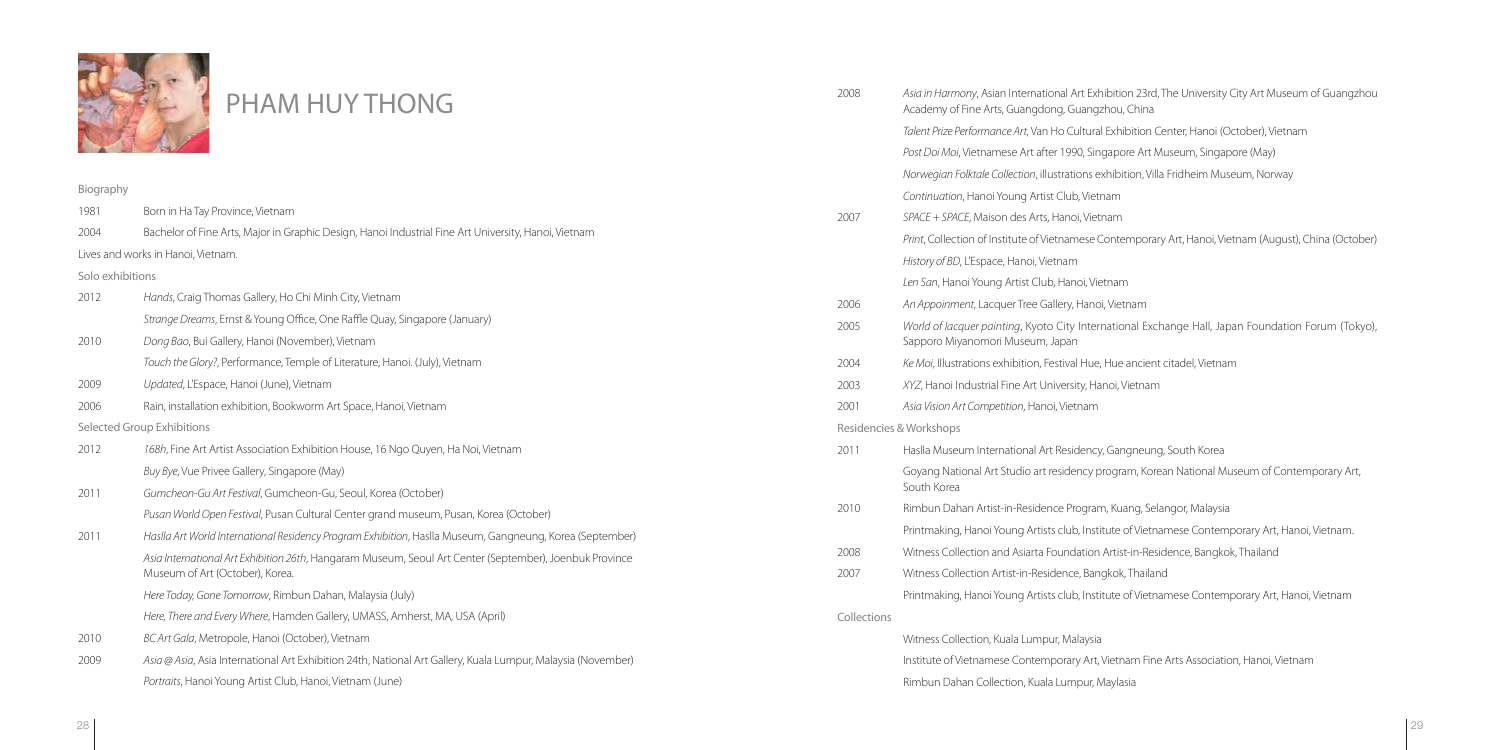

## PHAM HUY THÔNG

- Triển Lãm Tranh In Khắc, Chi Hội Đồ Hoạ Hà Nội, 16 Ngô Quyền, Hà Nội, Việt Nam
- 2008 Asia International Art Exhibition, Bảo Tàng Trường Đại Học Mỹ Thuật Quảng Châu, Quảng Đông,
	- Tài Năng Nghệ Thuật Trình Diễn, Triển Lãm Vân Hồ, Hà Nội (10/2008), Việt Nam
	- Nghệ Thuật Việt Nam Hậu Đổi Mới, Bảo Tàng Nghệ Thuật Singapore (5/2008), Singapore
		- ổ Thế Giới của Na Uy, minh hoạ, Bảo tàng Villa Fridheim, Krodsherad, Na Uy
		- Hoạ Sĩ Trẻ Hà Nội, 16 Ngô Quyền, Hà Nội, Việt Nam
		- VG GIAN, Ngôi Nhà Nghệ Thuật, 31A Văn Miếu, Hà Nội, Việt Nam
		- 7 Tâm Mỹ Thuật Đương Đại Việt Nam, Hà Nội (8/2007), Vân Nam, Trung Quốc (10/2007)
		- L'Espace, 24 Tràng Tiền, Hà Nội, Việt Nam
		- Trẻ Hà Nôi, Việt Nam
		- ơn Gallery, Hà Nội, Việt Nam
		- Cung Trao Đổi Quốc Tế Thành Phố Kyoto, Quỹ Diễn Đàn Nước Nhật (Tokyo), iyanomori, Nhật Bản
		- stival Huế, Thành Nội Huế, Việt Nam
		- iật Công Nghiệp Hà Nội, Việt Nam
		- a Nội, Việt Nam
		- ng Trình Nghệ Sĩ Cư Trú
		- Sĩ Cư Trú Quốc Tế Haslla, Gangneung, Hàn Quốc
		- Sĩ Cư Trú Goyang, Bảo Tàng Nghệ Thuật Đương Đại Quốc Gia, Hàn Quốc
		- Sĩ Cư Trú Rimbun Dahan, Kuang, Selangor, Malaysia
		- ho Hoạ Sĩ CLB Hoạ Sĩ Trẻ, tại Trung Tâm Mỹ Thuật Đương Đại Việt Nam
		- Sĩ Cư Trú Witness Collection & Asiarta Foundation, Băng Cốc, Thái Lan
		- Cho Các Hoạ Sĩ Cao Bằng Và Hoạ Sĩ CLB Hoạ Sĩ Trẻ, tại Trung Tâm Mỹ Thuật
		- Sĩ Cư Trú Witness Collection, Băng Cốc, Thái Lan
		- no Hoạ Sĩ CLB Hoạ Sĩ Trẻ, tại Trung Tâm Mỹ Thuật Đương Đại Việt Nam
		- xôc thi Tầm nhìn Châu Á 2001
		- Kuala Lumpur, Maylasia
		- ig Tâm Mỹ Thuật Đương Đại Việt Nam, Hội Mỹ Thuật Việt Nam, Hà Nội, Việt Nam
		- ection, Kuala Lumpur, Maylasia

|                   |                                                                                                                                                            |                                   | Bộ Sưu Tập Chuyện Cổ                   |
|-------------------|------------------------------------------------------------------------------------------------------------------------------------------------------------|-----------------------------------|----------------------------------------|
| Tiểu Sử           |                                                                                                                                                            |                                   | Tiếp Nối, Câu Lạc Bộ H                 |
| 1981              | Sinh tại Hà Tây, nguyên quán Thái Bình, Việt Nam                                                                                                           | 2007                              | KHÔNG GIAN + KHÔN                      |
| 2004              | Tốt nghiệp Trường Đại Học Mỹ Thuật Công Nghiệp Hà Nội, Việt Nam                                                                                            |                                   | Bộ Sưu Tập của Trung                   |
|                   | Sống và làm việc tại Hà Nội, Việt Nam                                                                                                                      |                                   | Lịch Sử Truyện Tranh, L                |
| Triển Lãm Cá Nhân |                                                                                                                                                            |                                   | Lên Sàn, CLB Hoạ Sĩ Tr                 |
| 2012              | Tay, Craig Thomas Gallery, Thành phố Hồ Chí Minh, Việt Nam                                                                                                 | 2006                              | Một Cuộc Hẹn, Cây Sc                   |
|                   | Giấc Mơ Lạ, Văn Phòng Ernst & Young, One Raffle Quay, Singapore (1/2012)                                                                                   | 2005                              | Thế Giới Sơn Mài, C                    |
| 2010              | Đồng Bào, Bùi Gallery, Hà Nội (11/2010), Việt Nam                                                                                                          |                                   | Bảo Tàng Sapaoro Mi                    |
|                   | Sờ Thấy Vinh Quang?, Trình diễn, Văn Miếu Quốc Tử Giám, Hà Nội (7/2010), Việt Nam                                                                          | 2004                              | Kể Mới, minh hoạ, Fes                  |
| 2009              | Cập Nhật, Trung Tâm Văn Hoá Pháp, L'Espace 24 Tràng Tiền, Hà Nội (6/2009), Việt Nam                                                                        | 2003                              | XYZ, Đại Học Mỹ Thu                    |
| 2006              | Mưa, Sắp đặt, Bookworm Art Space, Ngô Văn Sở, Hà Nội, Việt Nam                                                                                             | 2001                              | Tầm Nhìn Châu Á, Hà                    |
| Triển Lãm Nhóm    |                                                                                                                                                            | Giải Thưởng, Trại Sáng Tác, Chươn |                                        |
| 2012              | 168h, Nhà Triển Lãm Hội Mỹ Thuật, 16 Ngô Quyền, Hà Nội                                                                                                     | 2011                              | Chương Trình Nghệ S                    |
|                   | Buy Bye, Vue Privee Gallery (5/2012), Singapore                                                                                                            |                                   | Chương Trình Nghệ S                    |
| 2011              | Festival Nghệ Thuật Gumcheon-Gu, Gumcheon-Gu, Seoul (10/2011), Hàn Quốc                                                                                    | 2010                              | Chương Trình Nghệ S                    |
|                   | Festival Quốc Tế Mở Pusan, Bảo tàng Trung Tâm Văn Hóa Pusan, Pusan (10/2011), Hàn Quốc                                                                     |                                   | Trại Đồ Hoạ Dành Ch                    |
| 2011              | Haslla Art World International Residency Program Exhibition, Bảo Tàng Haslla, Gangneung (9/2011), Hàn Quốc                                                 | 2009                              | Chương Trình Nghệ S                    |
|                   | Triển Lãm Nghệ Thuật Quốc Tế Châu Á Lần Thứ 26, Bảo Tàng Hangaram, Trung Tâm Nghệ Thuật Seoul (9/2011),<br>Bảo Tàng Nghệ Thuật Joenbuk (10/2011), Hàn Quốc | 2008                              | Trai Đồ Hoa Dành<br>Đương Đại Việt Nam |
|                   | Here Today, Gone Tomorrow, Rimbun Dahan (7/2011), Malaysia                                                                                                 |                                   | Chương Trình Nghệ S                    |
|                   | Tiger Translate, Phố Hỏa Lò, Hà Nội, Việt Nam                                                                                                              | 2007                              | Trại Đồ Hoạ Dành Ch                    |
|                   | Here, There and Every Where, Hamden Gallery, Amherst, MA (4/2011), USA                                                                                     | 2001                              | Giải khuyến khích cu                   |
| 2010              | Gala Nghệ thuật Hội Đồng Anh, Metropole, Hà Nội (10/2010), Việt Nam                                                                                        | Các Bộ Sưu Tập Quan Trọng         |                                        |
| 2009              | Asia @ Asia, Asia International Art Exhibition, Gallery Mỹ thuật Quốc gia, Kuala Lumpur (11/2009), Malaysia                                                |                                   | Witness Collection, K                  |
|                   | ISO 25, 25 studio, Tây Hồ, Hà Nội, Việt Nam                                                                                                                |                                   | Bộ Sưu Tập Của Trung                   |
|                   | Chân Dung, Câu Lạc Bộ Hoạ Sĩ Trẻ Hà Nội, 16 Ngô Quyền, Hà Nội (6/2009), Việt Nam                                                                           |                                   | Rimbun Dahan Colle                     |
|                   |                                                                                                                                                            |                                   |                                        |

Quảng Châu (10/2008), Trung Quốc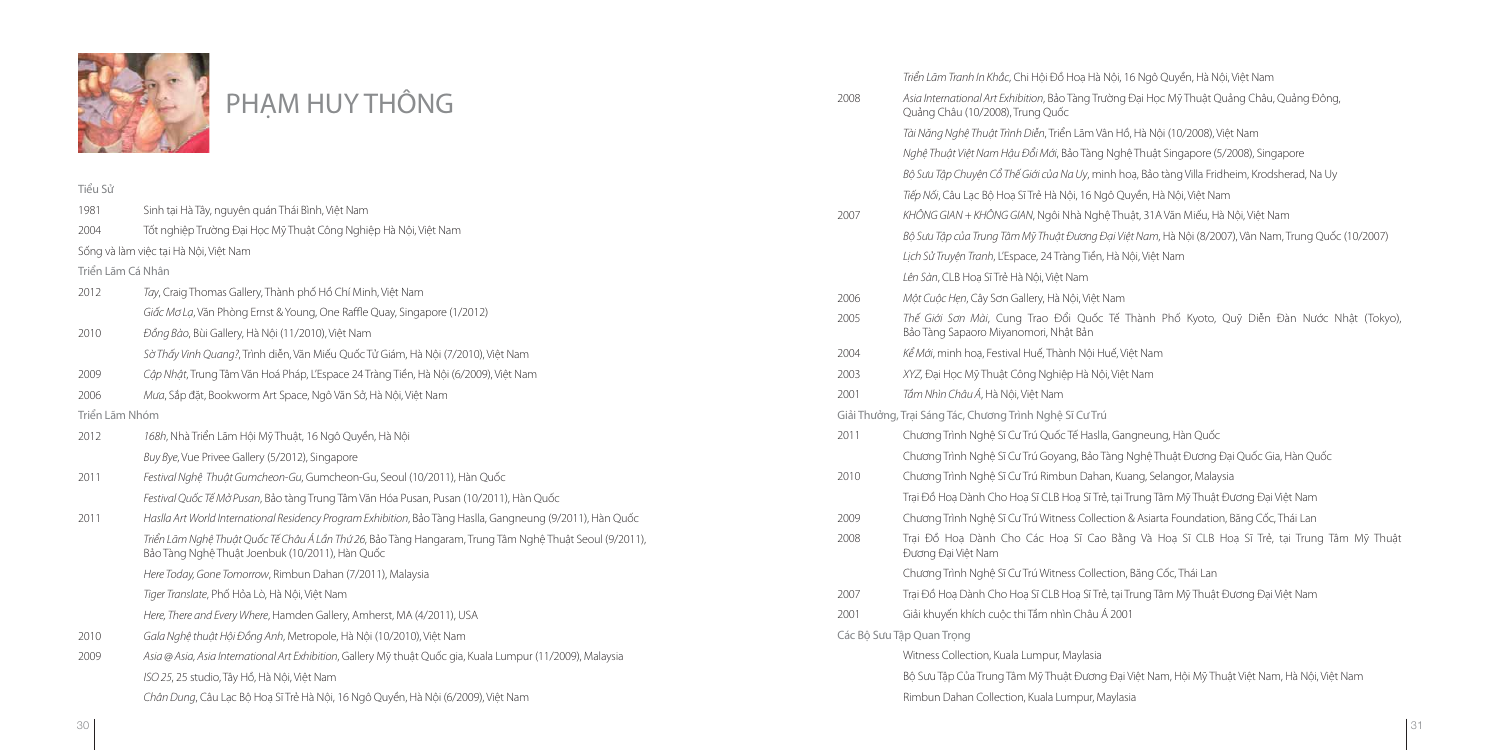Published 2012 by Craig Thomas Gallery 27i Tran Nhat Duat Street Tan Dinh Ward, District 1 Ho Chi Minh City, Vietnam Tel: +84 (0) 903 888 431 Email: info@cthomasgallery.com www.cthomasgallery.com

Graphic Design by Smart Design

Photography by Pham Huy Thong

Translation by Nguyen Thi Phuoc Khanh

Special thanks to Tran Thi Bay

Copyright Craig Thomas Gallery

All rights reserved. No part of this publication may be reproduced or transmitted in any form or by any means, electronic or mechanical, without prior permission in writing from the publisher.